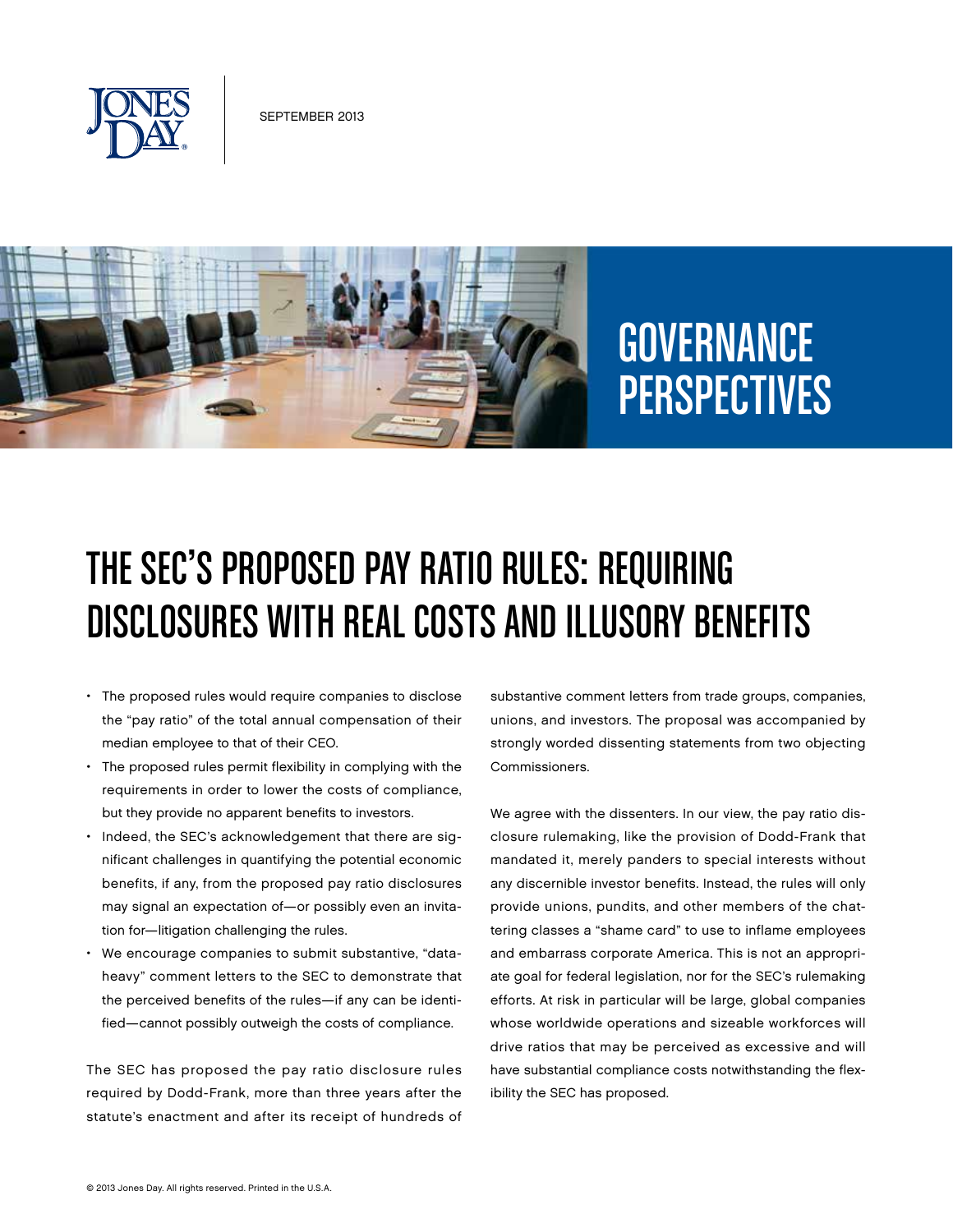Some may argue that the pay ratios alter the total mix of information available to investors, because they will be able to analyze the ratios of comparable companies when making investment decisions and considering compensation-related proposals. However, the flexibility that the SEC has provided, and really had to provide, to companies in producing their ratios will by its nature make ratios impossible to compare across companies or industries. The SEC acknowledged this in its proposing release: "Although the proposed flexible approach could reduce the comparability of disclosure across registrants, we do not believe that precise conformity or comparability of the ratio across companies is necessary." In essence, these ratios will be stand-alone numbers that will be driven largely by the nature, size, and location of a company's workforces, and will be essentially meaningless to investors.

The SEC itself acknowledged, as it had to, that investor benefits of the proposed disclosures are not possible to identify:

[T]here is limited legislative history to inform our understanding of the legislative intent behind [Dodd-Frank's mandate] or the specific benefits the provision is intended to secure. In particular, the lack of a specific market failure identified as motivating the enactment of this provision poses significant challenges in quantifying potential economic benefits, if any, from the pay ratio disclosure.

While we commend the SEC for striving to mitigate the effects of a misguided Congressional directive, it is nonetheless troubling that the SEC would undertake this rulemaking—legislative mandate or not—without a clear idea of the benefits that it would provide to investors.

If the rules are in fact adopted, there will certainly be litigation challenging the SEC's underlying cost-benefit analysis. In fact, perhaps the SEC's admission that neither the objectives nor the intended benefits of pay ratio disclosures are evident in Dodd-Frank's mandate or its legislative

history signals that the SEC is inviting—or, at the very least, expecting—a challenge to the rules, if adopted, under the Administrative Procedure Act. (Recall that the Commission's universal proxy access rules were ultimately invalidated through a successful challenge to its cost-benefit analysis in litigation filed under the APA by The Business Roundtable and the U.S. Chamber of Commerce.) While it is true that the flexibility afforded by the SEC to companies in determining their ratios eliminates many possible costs that *could* have been imposed by the rule, it remains impossible to justify adopting rules that have no discernible benefits. In the words of Commissioner Gallagher, who voted against the proposal: "Putting the most positive face possible on [the] proposal, then, its benefits are not so much elusive as *illusory*…. It amounts to this: Congress told us to do it, and since we could have done it in a more costly way than we did, the result is an implicit net benefit."

Executive compensation has, of course, been a hot point for the chattering classes—not really for investors—for many years, and proxy statement disclosure requirements relating to compensation matters have grown exponentially in response. The proposed pay ratio disclosure rules, however, are a sizable departure from past rulemaking efforts not only in their scope, but also in their intent. Of course, partisan politicking often results in legislation that serves neither its stated purposes nor investors' interests. Further, it is not surprising that this legislation—which was primarily designed to placate unions and promote their interests—penalizes the interests of corporate America and, consequently, investors. It is unfortunate that the SEC has, to paraphrase dissenting Commissioner Piwowar, surrendered its rulemaking agenda to special interests. Now that the rules have been proposed, however, it is time to rally against their adoption.

We plan to submit a comment letter to the SEC challenging the proposed rules. We encourage our clients and friends to do the same, and to include in their correspondence specific and realistic analyses of the anticipated costs of complying with the rules as proposed.